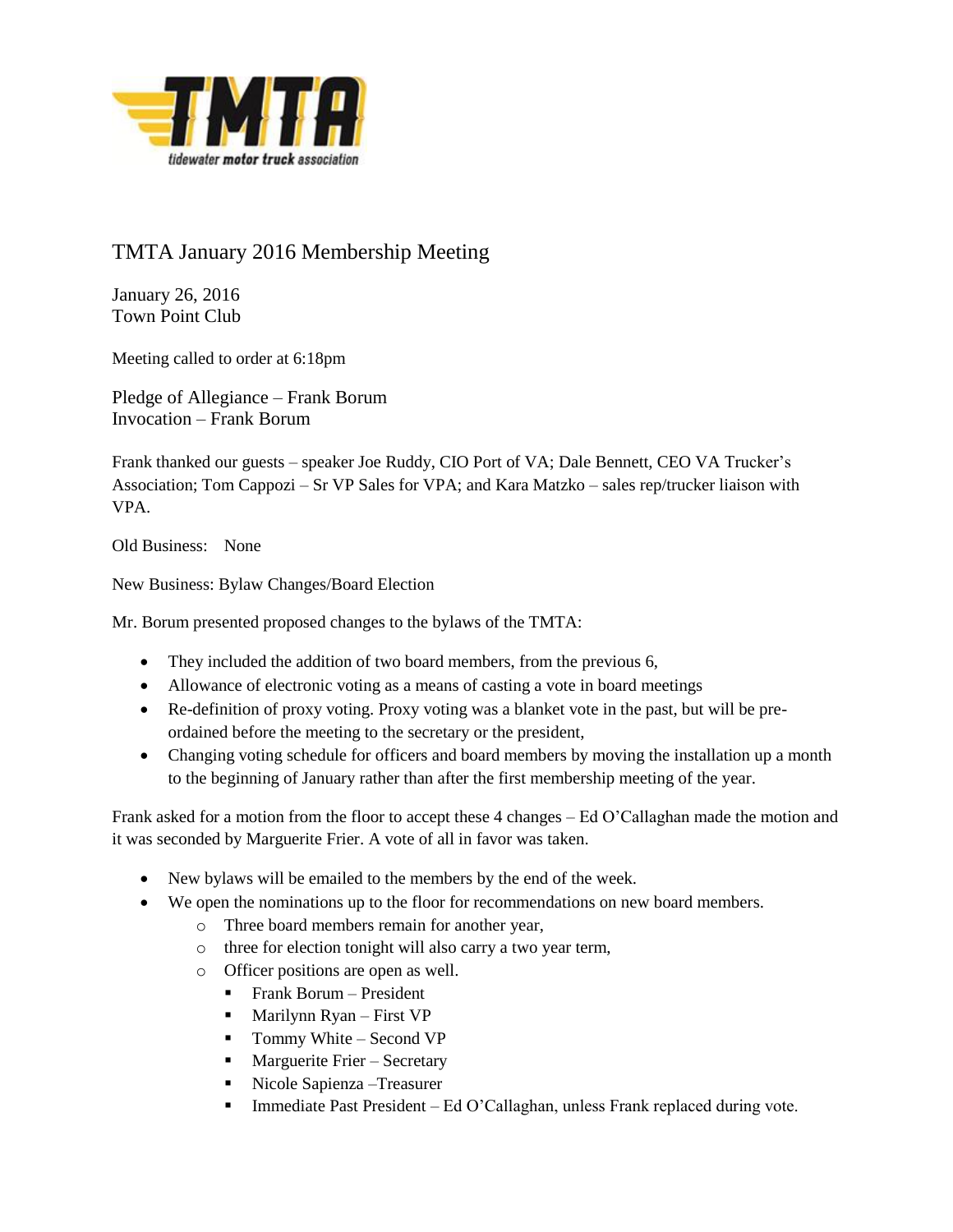- o Two year terms include Chris Columbus, Alan Campbell and Neil Boothby
- o One year terms include Danny Glover, Bill Jackson who are finishing out their two year term this year. Stacey Bolen is nominated for one year.
- o Ed O'Callaghan then nominated Patrick Smith from AOK Transportation be added to the slate of officers for the 2016 TMTA Board for a two year term.

Frank asked for a discussion or any further nominations – none given. A motion was made to accept the slate and a second was given by Nicole Sapienza. A voice vote was taken – no objections raised, slate approved.

February  $11<sup>th</sup>$  is the first board meeting at 3:30pm.

Next membership meeting is March  $29<sup>th</sup>$  at the Greenbrier Marriott at 5:30pm with a Legislative Update.

Congratulations to those elected! – break for dinner.

Announcements:

- Announcement today about changes at the terminal was meant for the PPCY only…it's not to be assumed that the ocean terminals are cutting off half hour early.
- New formulation of Port Productivity Summit is being redesigned and setup to incorporate a stakeholders committee and a motor carriers committee.
	- $\circ$  Kara discussed this committee Port was tasked with revamping the Port Advisory Committee. Started by inviting the top 8 motor carriers by volume thru terminals, then reach out to two carriers in Central and Western VA and then the TMTA could offer up 4 other carriers for inclusion. VMA chairman along with one other person came into the committee. This is meant to be a proactive rather than reactive committee. First meeting Feb 3rd, every other month, first Wed at 8:30am in the Waterside Room at VPA.
- Guest Dale Bennett President/CEO VA Trucker's Assoc has been at the general assembly, some good legislation happening now. Successful at fighting implementation of tolls on existing roads in VA without a vote by the general assembly. No more public/private transportation mess profiting off the drivers. Annual Truck Driving Championships, formerly known as the Rodeo, will be here in Suffolk April  $15<sup>th</sup>$  and  $16<sup>th</sup>$ . Written exam, pre-trip inspections and road course tests setup at the Suffolk Driving Center of Tidewater Community College. Encourage all to attend and get the word out to trucker's about participating. Many companies come out and setup tents in support of their company's drivers and use as a Safe Driving Incentive. 90-100 compete, top 8 go on to compete in the national level. \$95-125 fee to enter. Free to public.

Frank introduced our Speaker - Joe Ruddy, CIO for VPA.

Joe spoke about how the Port has changed over the last couple of years and refuted the article in the JOC quoting them as saying "that Port of VA has congestion woes behind it and is megaship-ready". The port would never be so arrogant to say that. They have tried to mitigate the problems that have plagued the port and trucking. There is still a lot to do. All members of the leadership team agree there is a lot to still do. The restructuring of the Port advisory Board is a function of that. Work is not done. Tonight we'll talk about work that has been done and the work still left. Real money being spent, real disciplines going into operations and real things for the future. Thanks us for all our feedback to help improve operations.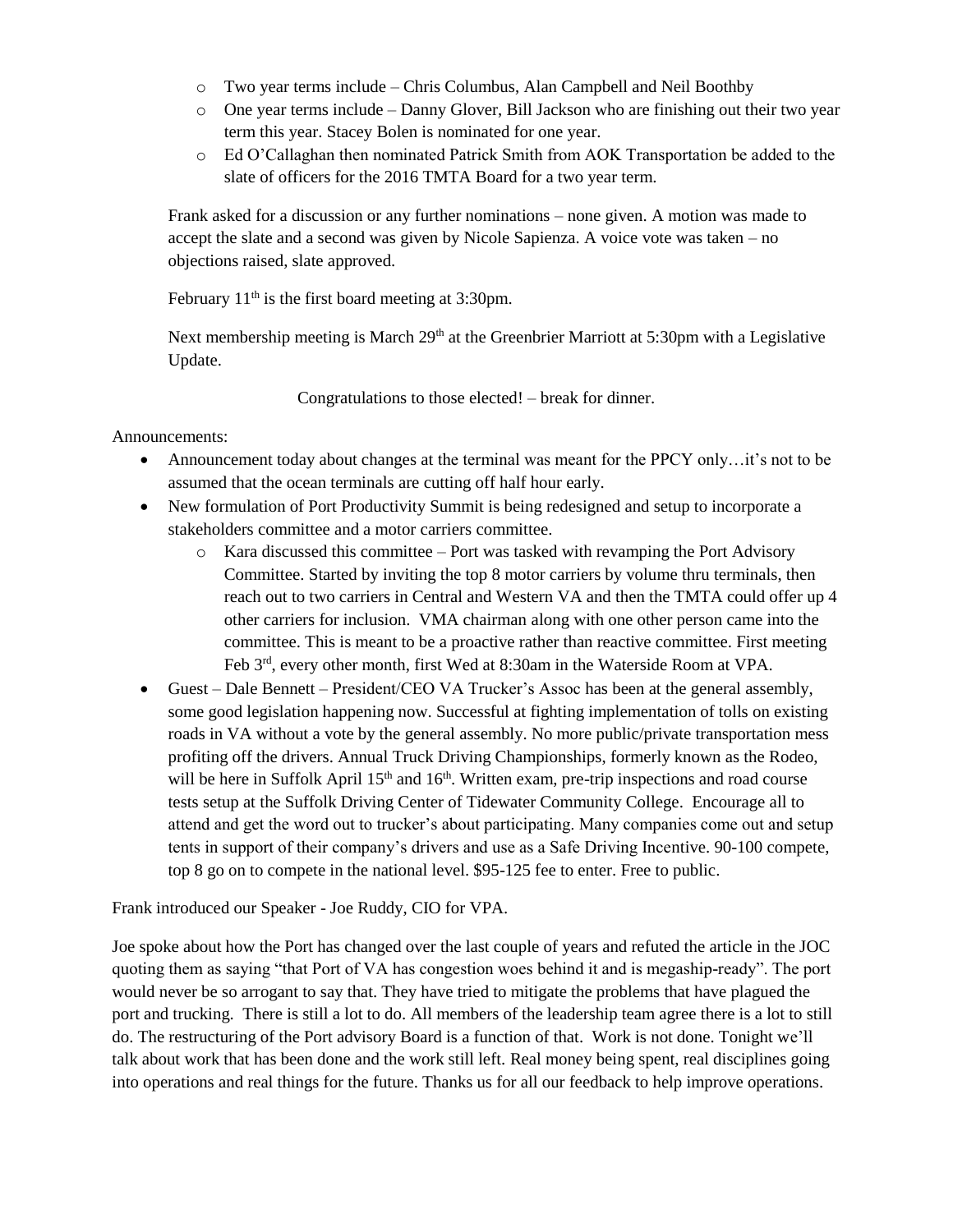How did the port do?

- o We moved 2.5 Million Tons of freight broken down by
- o 64% by motor carriers
- o 32% by rail
- o 4% by barge
- o \$448M of operating revenue and turned around the port's net position. In fiscal year ending June 2105 the port had an increase of \$13M dollars revenue which was then reinvested in the port.
- Confusion over the port the last 5 years…do we make a profit, are we a nonprofit? The port has been a catalyst for commerce. When you have an economic impact of over a \$60 Billion, if nothing else, that is your mission. We have 374,000 jobs directly or indirectly related to our industry, 10% of the workforce of VA, represents 8% of the gross state product. Moving goods thru the port in efficient safe and operational sustainable measure is a result of all the work they have done.
- Mentioned his first meeting with Frank Borum which was a come-to-Jesus-meeting. Motor carriers were very much on edge, had an idea to have a Motor Carrier Task Force to begin to address the needs of the motor carriers. Issues couldn't be done in a silo and we needed to develop the Port Productivity summit. Develop operational disciplines, to manage a surge and growth in freight. A reinvestment in the port that hadn't happened in 5 years. Nothing is less than 7-8 figures of spend and we have done that. Revitalized PMT \$7-10M investment. Spent money on FT employees, new hustlers, rail conveyance. Spent 2.5Million at VIG in the buffer zone. But by understanding that rail and trucks compete in same zones, by moving them into different zones all can be competitive and out of each other's way. Helps create capacity for motor carriers by not having rail go thru the main stacks. Linking investments creates an operational efficiency throughout the port. Completed 2065 road plan to make sure we are spending tax payers' money appropriately.
- 10M in dredging so the bigger vessels can get in. Maintenance dredge PMT, Port of Richmond, etc.
- N4 implementation success? Yes, it helped with the automated gate and transfer zone.
- Installation of N4 product at VIG upcoming.
- Shaving minutes off a port visit and how do we keep improving? Port of VA has employed IBM to help with real threats to our perimeter…not just fences and walls, but similar for our computer network.
- Authorized to go to 55ft deep in 1986 and we have 50ft channels now. Charleston and Jersey are working towards this same goal. Looking to go wider so we can do two lane traffic.
- VIG-showed the additional stacking areas and the adding and expansion of the railway. Working with owners of VIG to get concept approved and started.
- Phase 1 of NIT south conversion NIT Optimization project  $-1$  north gate December 20, 2016 will eventually tie into I564 connector in about late 2017/early 2018. Eventually will be coming out of NIT using two gates/in and out at both gates is the current plan.
- South conversion will leave us with a similar configuration of what you see at VIG today. Perpendicular or linear stacks? Doing some modeling to help figure that out. NIT north runs will be a little longer, adding 8 ship to shore cranes. Taking down finger piers and adding 4 ship to shore cranes, 1200 linear feet of berth and add stack and juke the rail a little. This will give us capacity of about 400,000 containers in each additional area. Nicole asked where the chassis are…they should be there, just not on the working drawing.